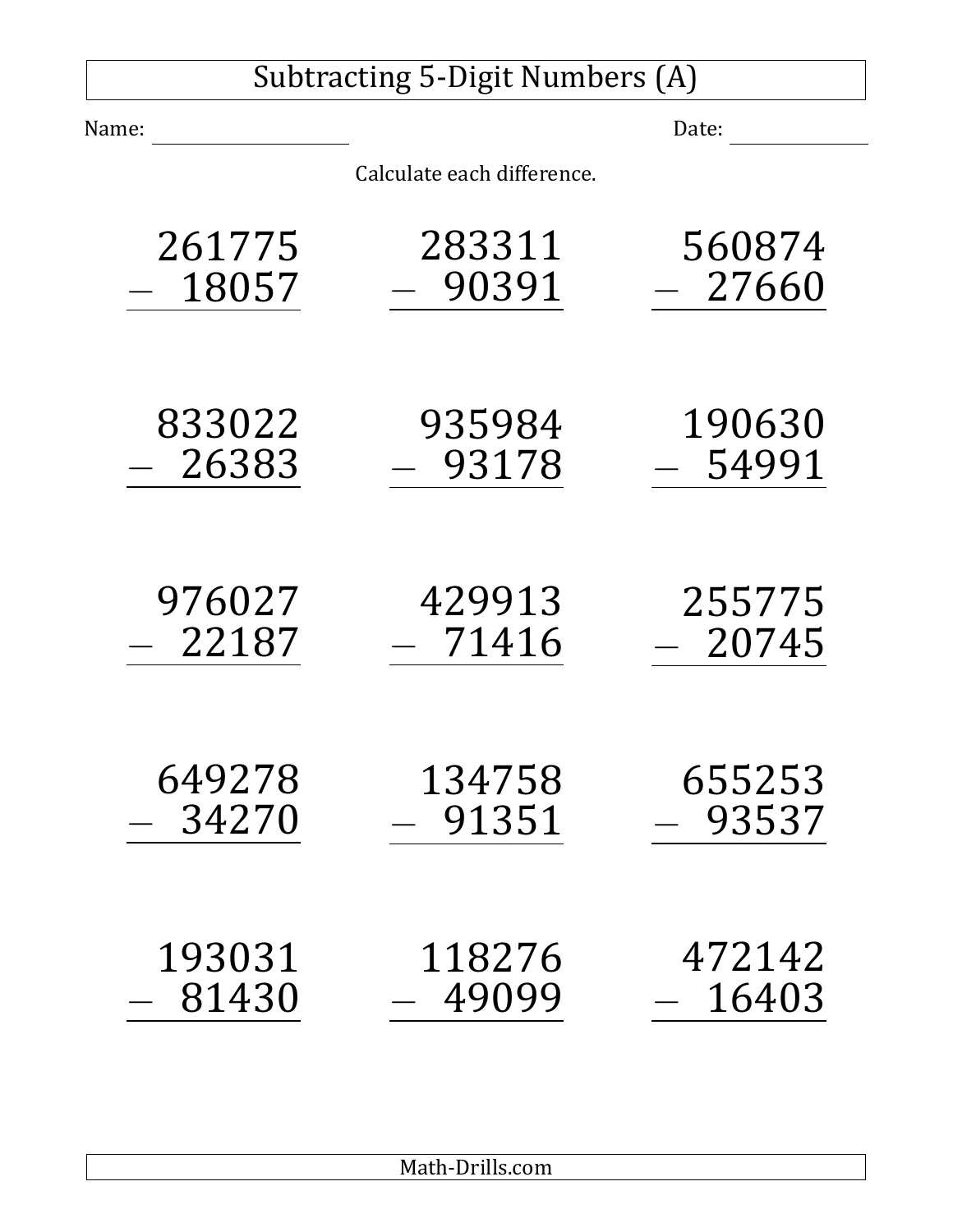|        |       | <b>Subtracting 5-Digit Numbers (A) Answers</b> |        |
|--------|-------|------------------------------------------------|--------|
| Name:  |       |                                                | Date:  |
|        |       | Calculate each difference.                     |        |
| 261775 |       | 283311                                         | 560874 |
|        | 18057 | 90391                                          | 27660  |
| 243718 |       | 192920                                         | 533214 |
| 833022 | 26383 | 935984                                         | 190630 |
|        |       | 93178                                          | 54991  |
| 806639 |       | 842806                                         | 135639 |
| 976027 |       | 429913                                         | 255775 |
|        | 22187 | 71416                                          | 20745  |
| 953840 |       | 358497                                         | 235030 |
| 649278 |       | 134758                                         | 655253 |
|        | 34270 | 91351                                          | 93537  |
| 615008 |       | 43407                                          | 561716 |
| 193031 |       | 118276                                         | 472142 |
|        | 81430 | 49099                                          | 16403  |
| 111601 |       | 69177                                          | 455739 |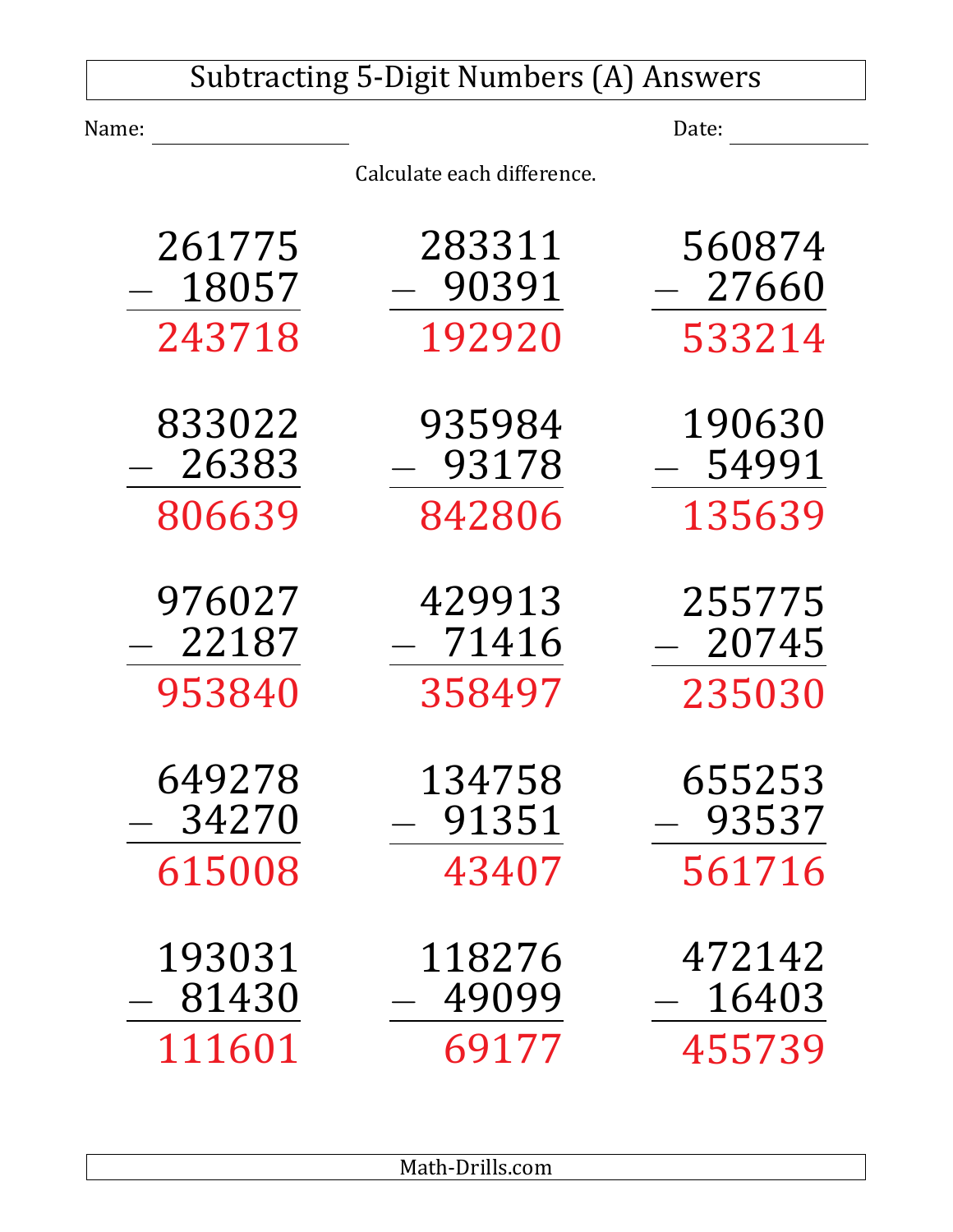|        | Subtracting 5-Digit Numbers (B) |         |
|--------|---------------------------------|---------|
| Name:  |                                 | Date:   |
|        | Calculate each difference.      |         |
| 846151 | 777620                          | 320793  |
| 89157  | 40225                           | 17696   |
| 460517 | 417066                          | 998635  |
| 15682  | 18877                           | - 54335 |
| 512444 | 253025                          | 966905  |
| 99437  | 38913                           | 63853   |
| 664020 | 263426                          | 105835  |
| 53055  | 33671                           | 76141   |
| 651028 | 487260                          | 227233  |
| 41634  | 84810                           | 18837   |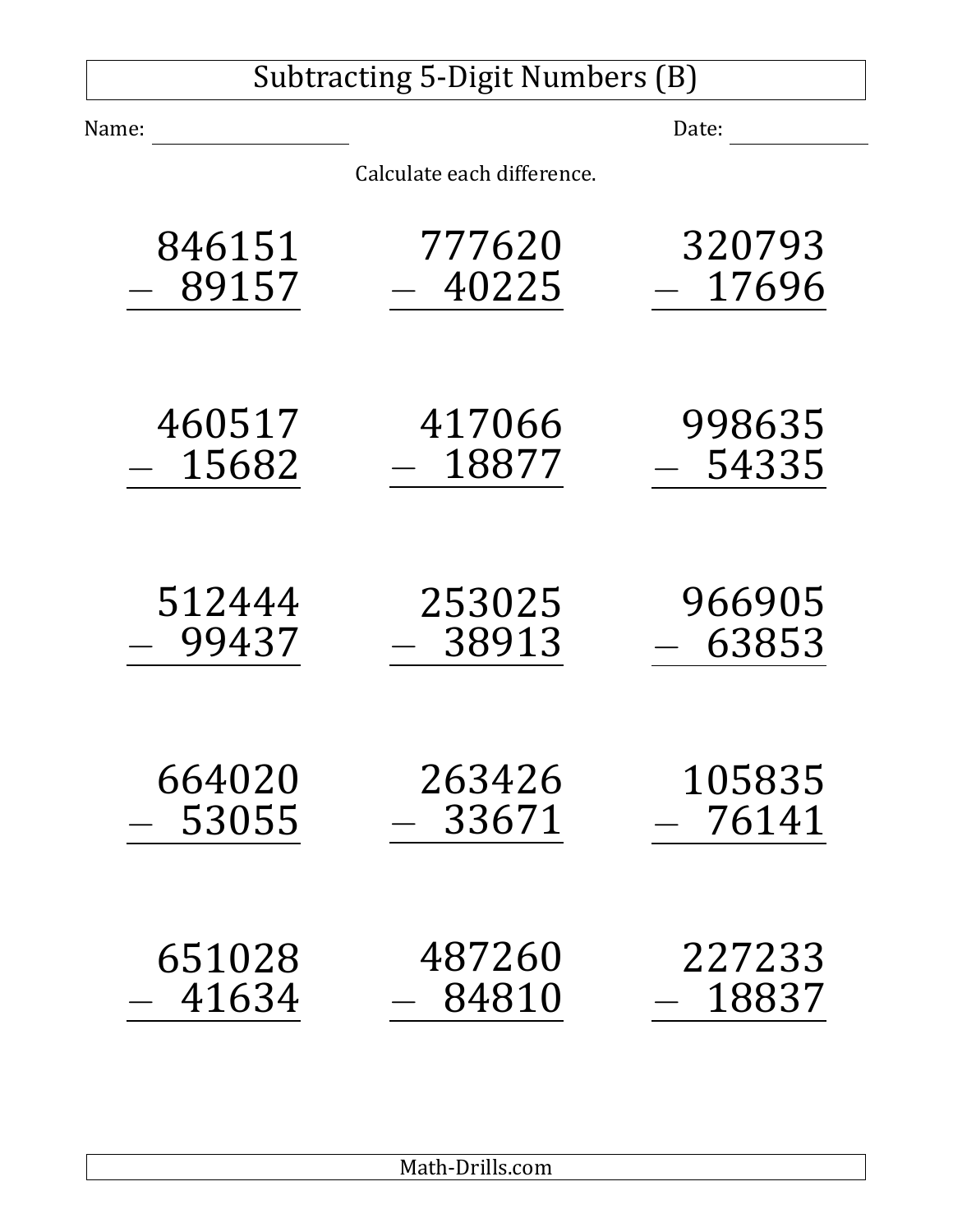|                 | <b>Subtracting 5-Digit Numbers (B) Answers</b> |                 |
|-----------------|------------------------------------------------|-----------------|
| Name:           |                                                | Date:           |
|                 | Calculate each difference.                     |                 |
| 846151<br>89157 | 777620<br>40225                                | 320793<br>17696 |
| 756994          | 737395                                         | 303097          |
| 460517<br>15682 | 417066<br>18877                                | 998635<br>54335 |
| 444835          | 398189                                         | 944300          |
| 512444<br>99437 | 253025<br>38913                                | 966905<br>63853 |
| 413007          | 214112                                         | 903052          |
| 664020<br>53055 | 263426<br>33671                                | 105835<br>76141 |
| 610965          | 229755                                         | 29694           |
| 651028<br>41634 | 487260<br>84810                                | 227233<br>18837 |
| 609394          | 402450                                         | 208396          |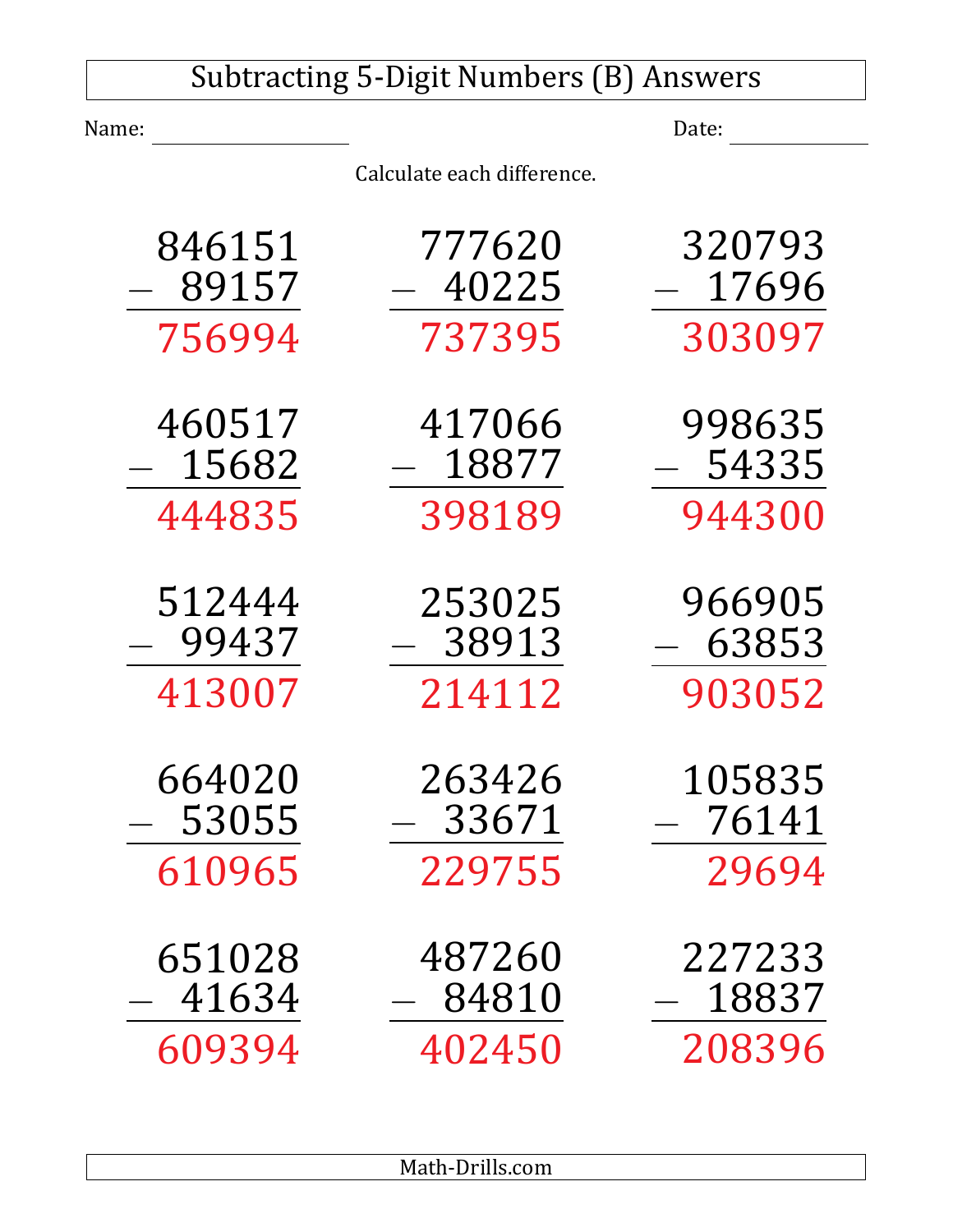# Subtracting 5-Digit Numbers (C)

| Name:  |                            | Date:      |
|--------|----------------------------|------------|
|        | Calculate each difference. |            |
| 392704 | 970043                     | 227754     |
| 28960  | 46507                      | 12601      |
| 943443 | 349788                     | 808731     |
| 99908  | 81758                      | 66676      |
| 812742 | 144478                     | 738094     |
| 50672  | 96284                      | $ \,61018$ |
| 209536 | 302775                     | 557547     |
| 11258  | 54523                      | 22013      |
| 129944 | 207301                     | 585597     |
| 69507  | 53006                      | 11393      |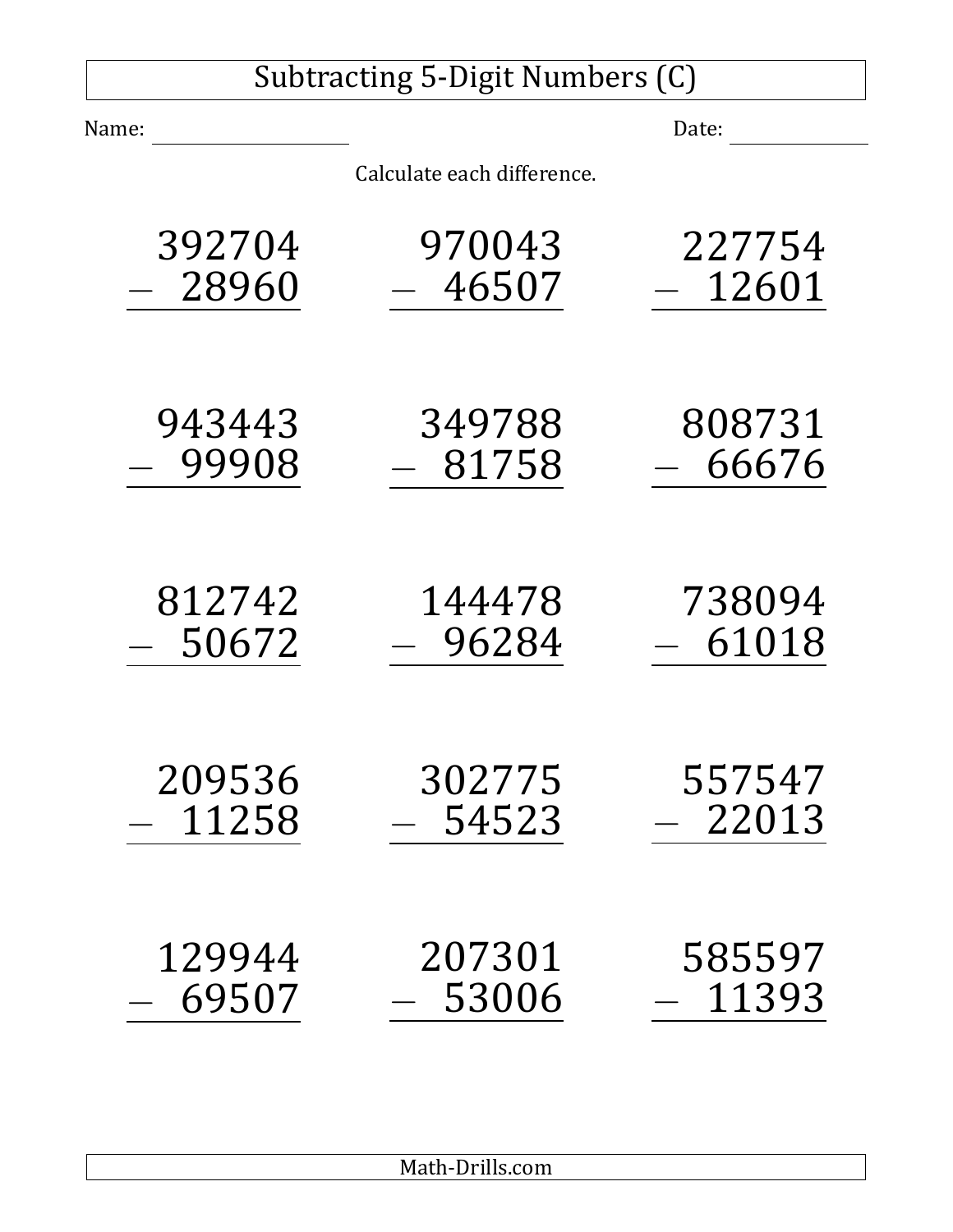|        | <b>Subtracting 5-Digit Numbers (C) Answers</b> |                     |
|--------|------------------------------------------------|---------------------|
| Name:  |                                                | Date:               |
|        | Calculate each difference.                     |                     |
| 392704 | 970043                                         | 227754              |
| 28960  | 46507                                          | 12601               |
| 363744 | 923536                                         | 215153              |
| 943443 | 349788                                         | 808731              |
| 99908  | 81758                                          | 66676               |
| 843535 | 268030                                         | 742055              |
| 812742 | 144478                                         | 738094              |
| 50672  | 96284                                          | $-\phantom{0}61018$ |
| 762070 | 48194                                          | 677076              |
| 209536 | 302775                                         | 557547              |
| 11258  | 54523                                          | 22013               |
| 198278 | 248252                                         | 535534              |
| 129944 | 207301                                         | 585597              |
| 69507  | 53006                                          | 11393               |
| 60437  | 154295                                         | 574204              |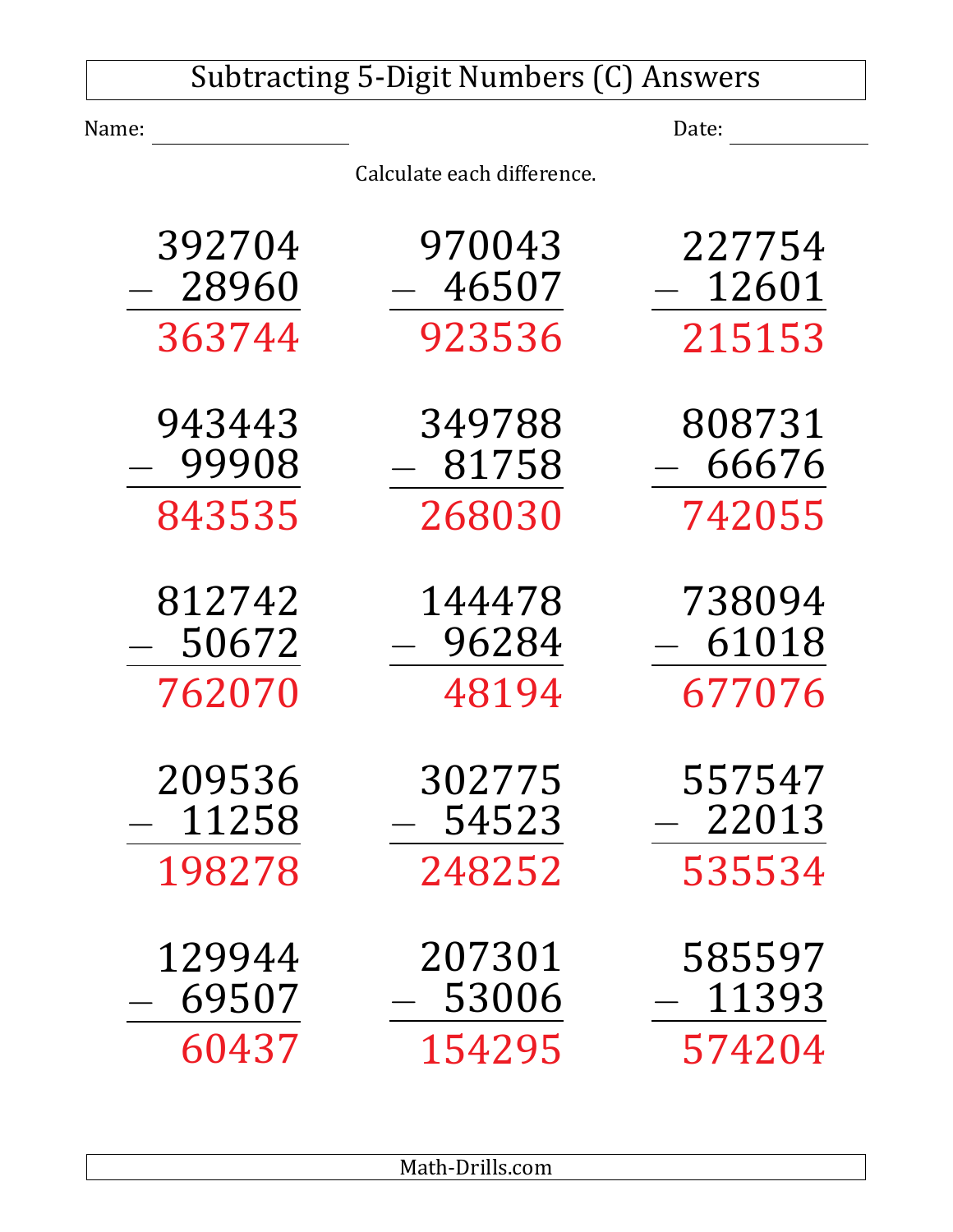### Subtracting 5-Digit Numbers (D) Name: Date: Calculate each difference. 468396 *<sup>−</sup>* 41333 348981 *<sup>−</sup>* 36168 195509 *<sup>−</sup>* 21560 415801 *<sup>−</sup>* 11631 513059 *<sup>−</sup>* 17599 716755 *<sup>−</sup>* 77807

| 852463 | 602253   | 945945 |
|--------|----------|--------|
| 26469  | 65475    | 48366  |
| 577551 | 892249   | 680155 |
| 49968  | $-70020$ | 43110  |
| 940066 | 508939   | 625235 |
| 72897  | 64042    | 15381  |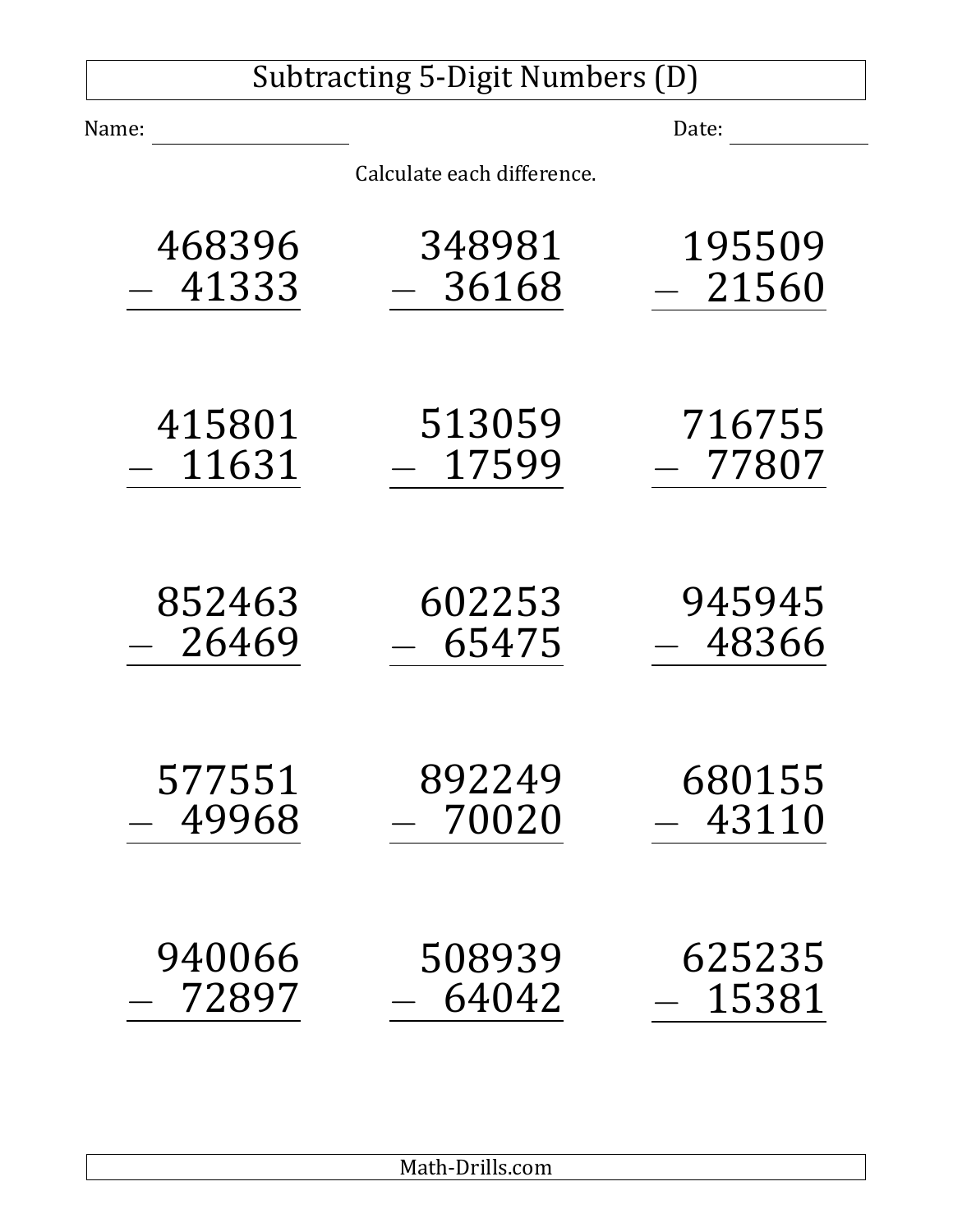| <b>Subtracting 5-Digit Numbers (D) Answers</b> |                            |                 |
|------------------------------------------------|----------------------------|-----------------|
| Name:                                          |                            | Date:           |
|                                                | Calculate each difference. |                 |
| 468396                                         | 348981                     | 195509          |
| 41333                                          | 36168                      | 21560           |
| 427063                                         | 312813                     | 173949          |
| 415801<br>11631                                | 513059<br>17599            | 716755<br>77807 |
| 404170                                         | 495460                     | 638948          |
| 852463<br>26469                                | 602253<br>65475            | 945945<br>48366 |
| 825994                                         | 536778                     | 897579          |
| 577551<br>49968                                | 892249<br>70020            | 680155<br>43110 |
| 527583                                         | 822229                     | 637045          |
| 940066<br>72897                                | 508939<br>64042            | 625235<br>15381 |
| 867169                                         | 444897                     | 609854          |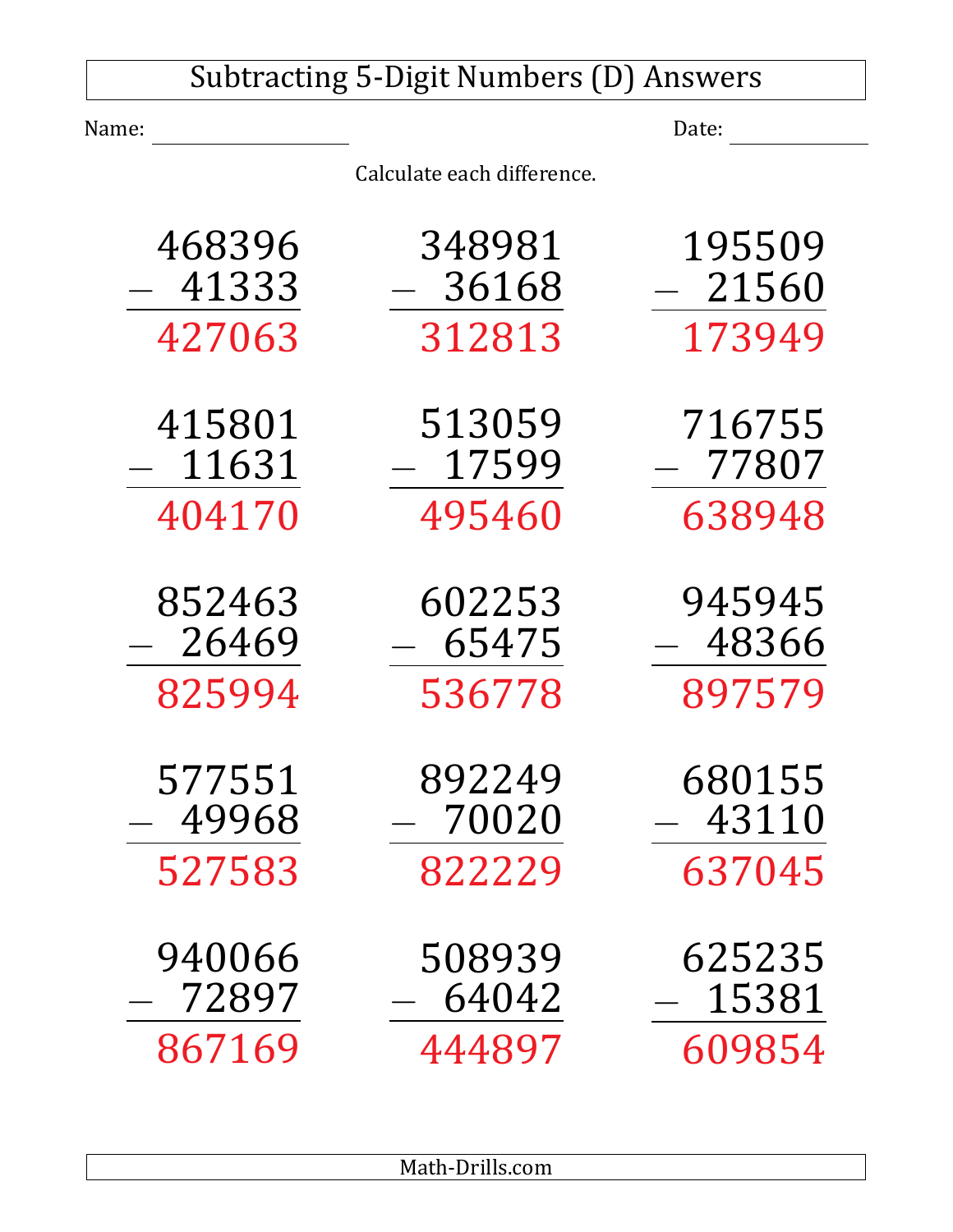# Subtracting 5-Digit Numbers (E)

| Name:  |                            | Date:  |
|--------|----------------------------|--------|
|        | Calculate each difference. |        |
| 101046 | 902215                     | 735379 |
| 68485  | $-75614$                   | 60708  |
| 253802 | 988257                     | 880165 |
| 56194  | 54432                      | 61754  |
| 274191 | 388157                     | 673826 |
| 34128  | 59707                      | 16077  |
| 620782 | 141767                     | 337574 |
| 10917  | 11567                      | 89303  |
| 283483 | 456712                     | 544607 |
| 56530  | 96587                      | 80435  |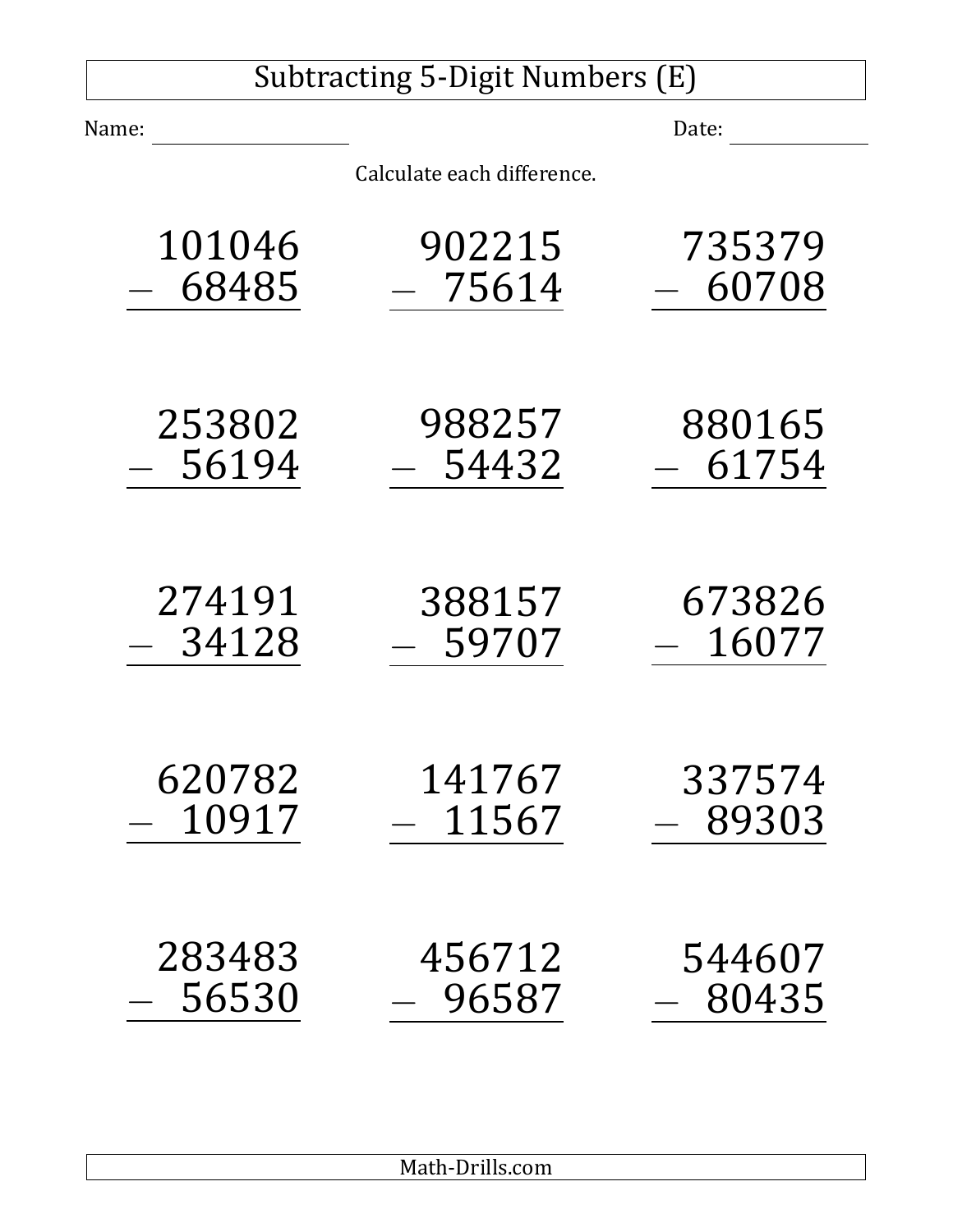| <b>Subtracting 5-Digit Numbers (E) Answers</b> |                            |        |
|------------------------------------------------|----------------------------|--------|
| Name:                                          |                            | Date:  |
|                                                | Calculate each difference. |        |
| 101046                                         | 902215                     | 735379 |
| 68485                                          | - 75614                    | 60708  |
| 32561                                          | 826601                     | 674671 |
| 253802                                         | 988257                     | 880165 |
| 56194                                          | 54432                      | 61754  |
| 197608                                         | 933825                     | 818411 |
| 274191                                         | 388157                     | 673826 |
| 34128                                          | 59707                      | 16077  |
| 240063                                         | 328450                     | 657749 |
| 620782                                         | 141767                     | 337574 |
| 10917                                          | 11567                      | 89303  |
| 609865                                         | 130200                     | 248271 |
| 283483                                         | 456712                     | 544607 |
| 56530                                          | 96587                      | 80435  |
| 226953                                         | 360125                     | 464172 |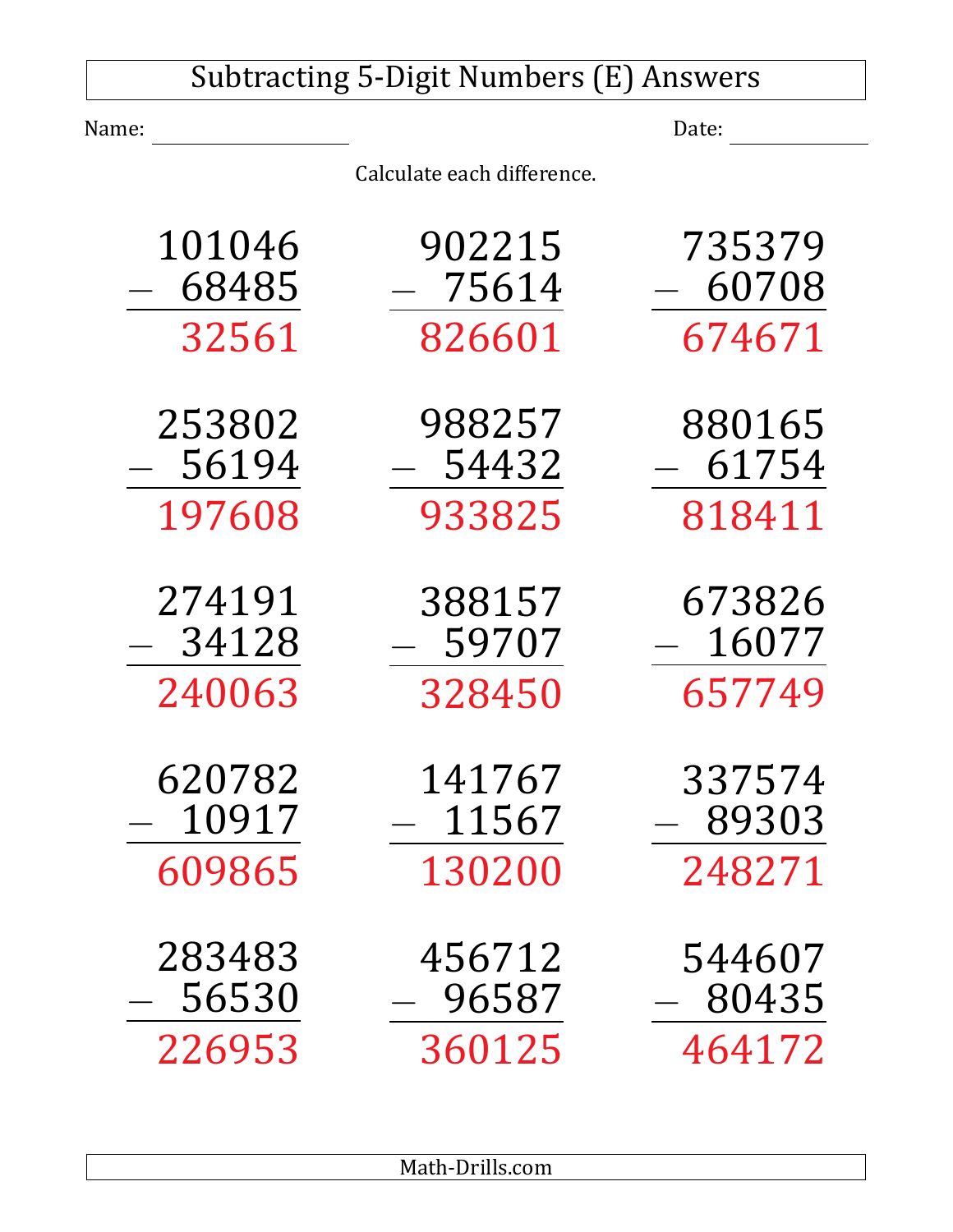# Subtracting 5-Digit Numbers (F)

| Name:  |                            | Date:  |
|--------|----------------------------|--------|
|        | Calculate each difference. |        |
| 870230 | 399540                     | 610154 |
| 64127  | 72322                      | 64954  |
| 757901 | 589293                     | 236278 |
| 92409  | 60683                      | 31707  |
| 863979 | 350646                     | 688006 |
| 30472  | 64648                      | 15644  |
| 142241 | 288772                     | 161315 |
| 97329  | 41644                      | 50066  |
| 651799 | 577825                     | 322857 |
| 76256  | 96922                      | 91790  |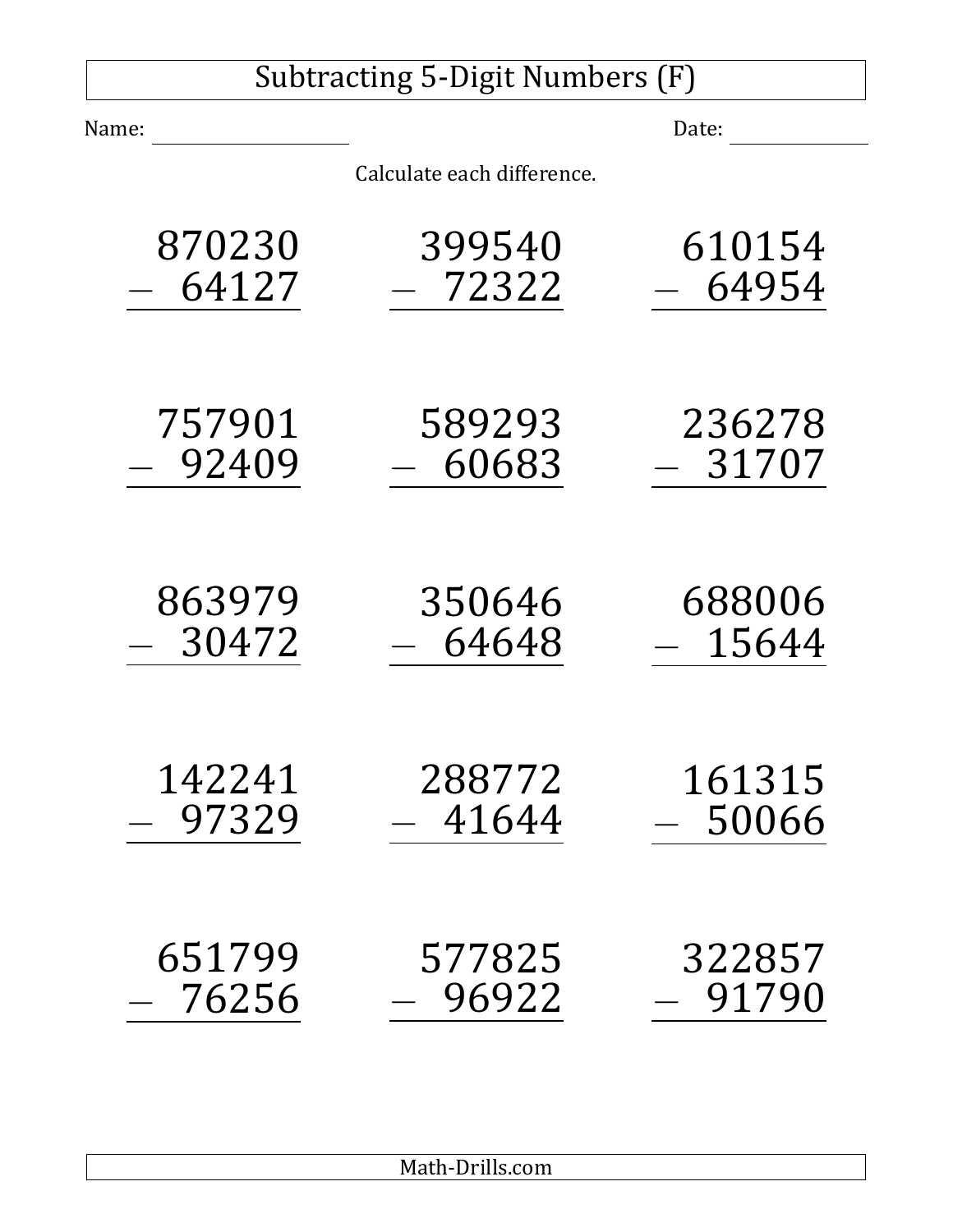|                 | <b>Subtracting 5-Digit Numbers (F) Answers</b> |                 |
|-----------------|------------------------------------------------|-----------------|
| Name:           |                                                | Date:           |
|                 | Calculate each difference.                     |                 |
| 870230          | 399540                                         | 610154          |
| 64127<br>806103 | $-72322$<br>327218                             | 64954<br>545200 |
|                 |                                                |                 |
| 757901<br>92409 | 589293<br>- 60683                              | 236278<br>31707 |
| 665492          | 528610                                         | 204571          |
| 863979<br>30472 | 350646<br>64648                                | 688006<br>15644 |
| 833507          | 285998                                         | 672362          |
| 142241<br>97329 | 288772<br>41644                                | 161315<br>50066 |
| 44912           | 247128                                         | 111249          |
| 651799<br>76256 | 577825<br>96922                                | 322857<br>91790 |
| 575543          | 480903                                         | 231067          |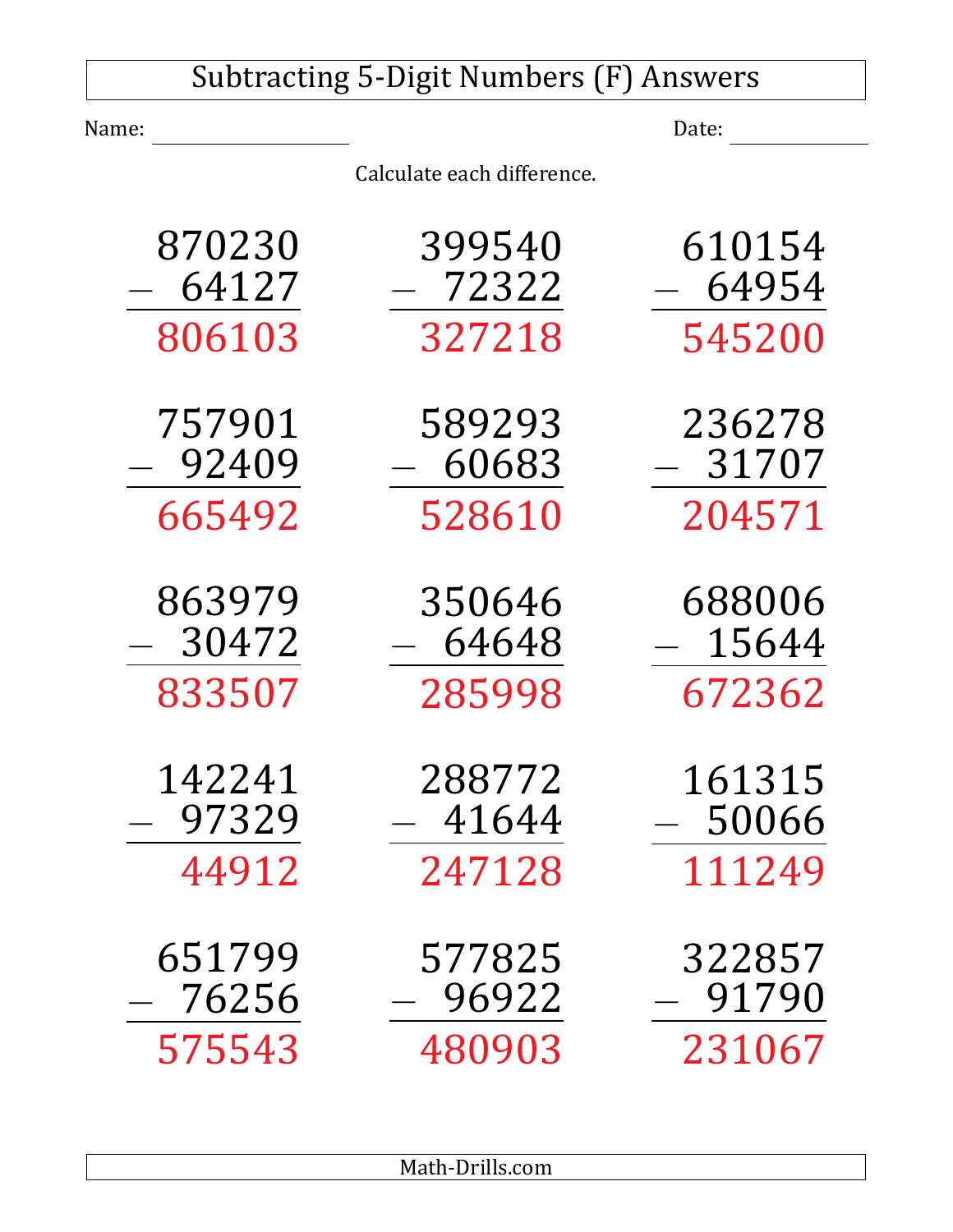# Subtracting 5-Digit Numbers (G)

| Name:  |                            | Date:   |
|--------|----------------------------|---------|
|        | Calculate each difference. |         |
| 818627 | 181440                     | 900535  |
| 95729  | 67377                      | 98427   |
| 974430 | 762334                     | 976238  |
| 86465  | 67508                      | 58862   |
| 771040 | 510240                     | 838824  |
| 10148  | 19410                      | - 95094 |
| 332893 | 810559                     | 386162  |
| 63787  | 66968                      | 48592   |
| 922395 | 185968                     | 485587  |
| 50988  | 36064                      | 42757   |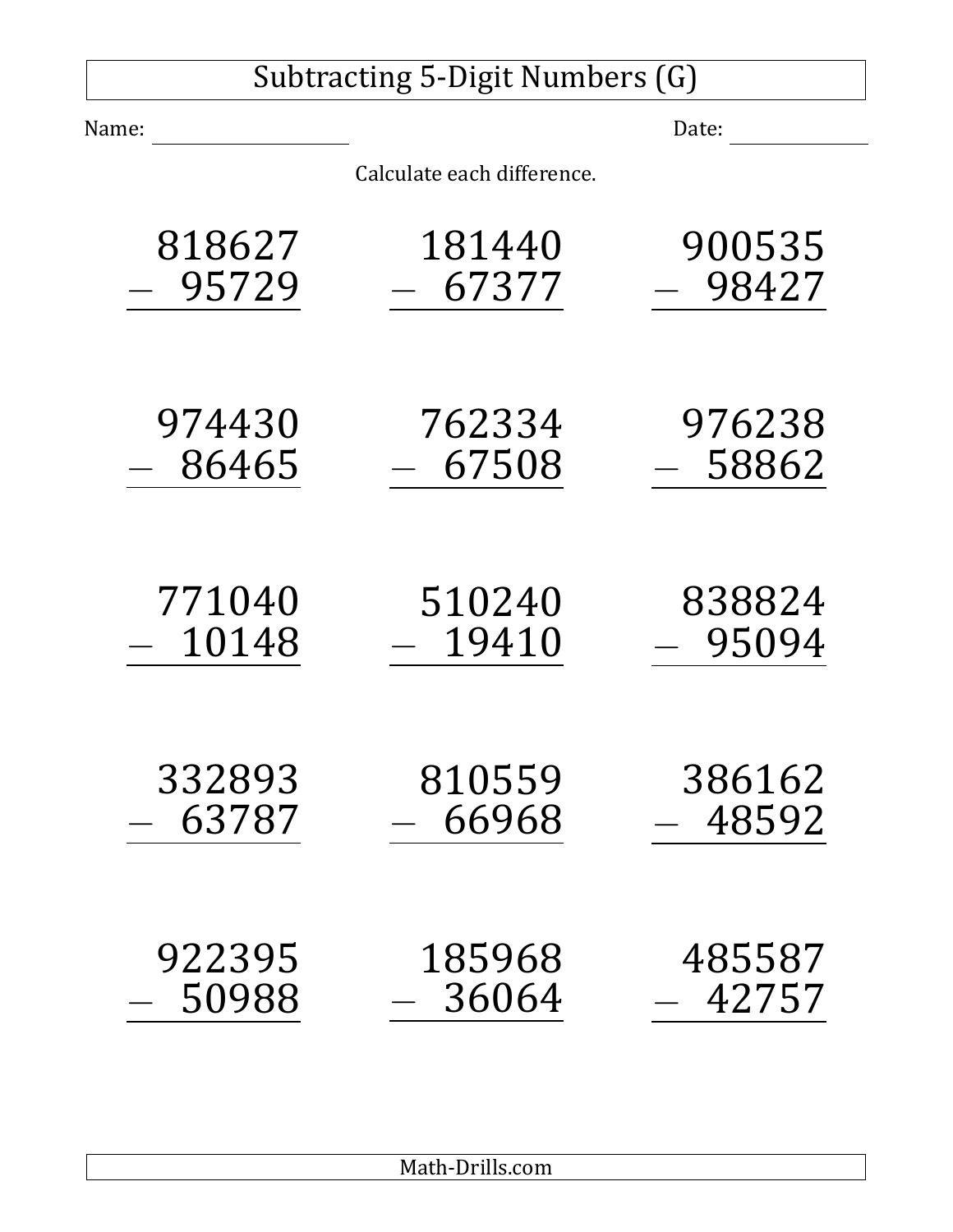| <b>Subtracting 5-Digit Numbers (G) Answers</b> |                            |        |
|------------------------------------------------|----------------------------|--------|
| Name:                                          |                            | Date:  |
|                                                | Calculate each difference. |        |
| 818627                                         | 181440                     | 900535 |
| 95729                                          | 67377                      | 98427  |
| 722898                                         | 114063                     | 802108 |
| 974430                                         | 762334                     | 976238 |
| 86465                                          | - 67508                    | 58862  |
| 887965                                         | 694826                     | 917376 |
| 771040                                         | 510240                     | 838824 |
| 10148                                          | 19410                      | 95094  |
| 760892                                         | 490830                     | 743730 |
| 332893                                         | 810559                     | 386162 |
| 63787                                          | 66968                      | 48592  |
| 269106                                         | 743591                     | 337570 |
| 922395                                         | 185968                     | 485587 |
| 50988                                          | 36064                      | 42757  |
| 871407                                         | 149904                     | 442830 |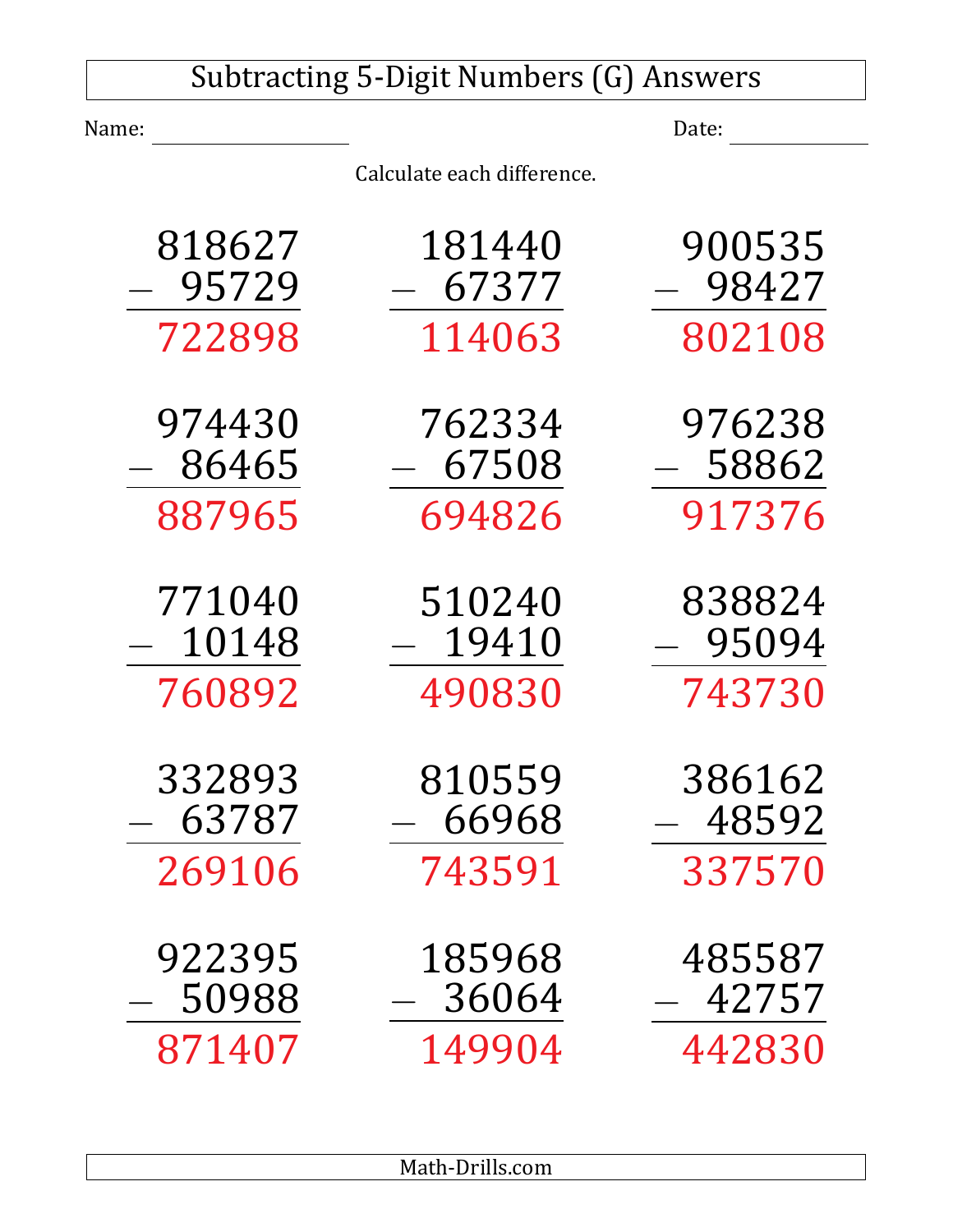# Subtracting 5-Digit Numbers (H)

| Name:  |                            | Date:   |
|--------|----------------------------|---------|
|        | Calculate each difference. |         |
| 248593 | 410529                     | 980242  |
| 42343  | 14392                      | 48486   |
| 947806 | 998529                     | 516493  |
| 57885  | 43341                      | - 76305 |
| 925383 | 527882                     | 878315  |
| 83819  | 94034                      | 17729   |
| 467103 | 878323                     | 330270  |
| 65085  | 10877                      | 48678   |
| 994056 | 519307                     | 617370  |
| 46025  | 65177                      | 28441   |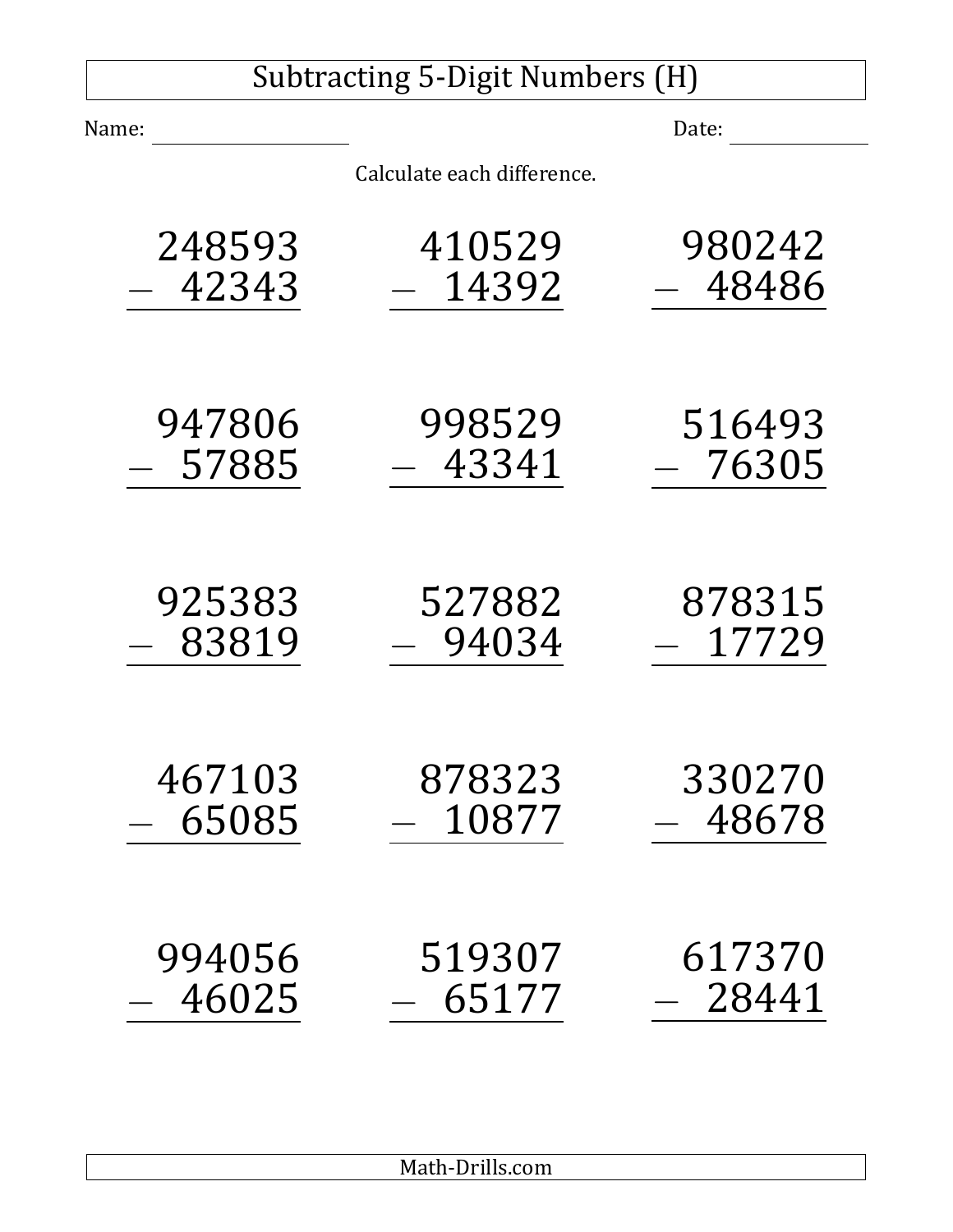| <b>Subtracting 5-Digit Numbers (H) Answers</b> |                            |        |
|------------------------------------------------|----------------------------|--------|
| Name:                                          |                            | Date:  |
|                                                | Calculate each difference. |        |
| 248593                                         | 410529                     | 980242 |
| 42343                                          | 14392                      | 48486  |
| 206250                                         | 396137                     | 931756 |
| 947806                                         | 998529                     | 516493 |
| 57885                                          | - 43341                    | 76305  |
| 889921                                         | 955188                     | 440188 |
| 925383                                         | 527882                     | 878315 |
| 83819                                          | 94034                      | 17729  |
| 841564                                         | 433848                     | 860586 |
| 467103                                         | 878323                     | 330270 |
| 65085                                          | 10877                      | 48678  |
| 402018                                         | 867446                     | 281592 |
| 994056                                         | 519307                     | 617370 |
| 46025                                          | 65177                      | 28441  |
| 948031                                         | 454130                     | 588929 |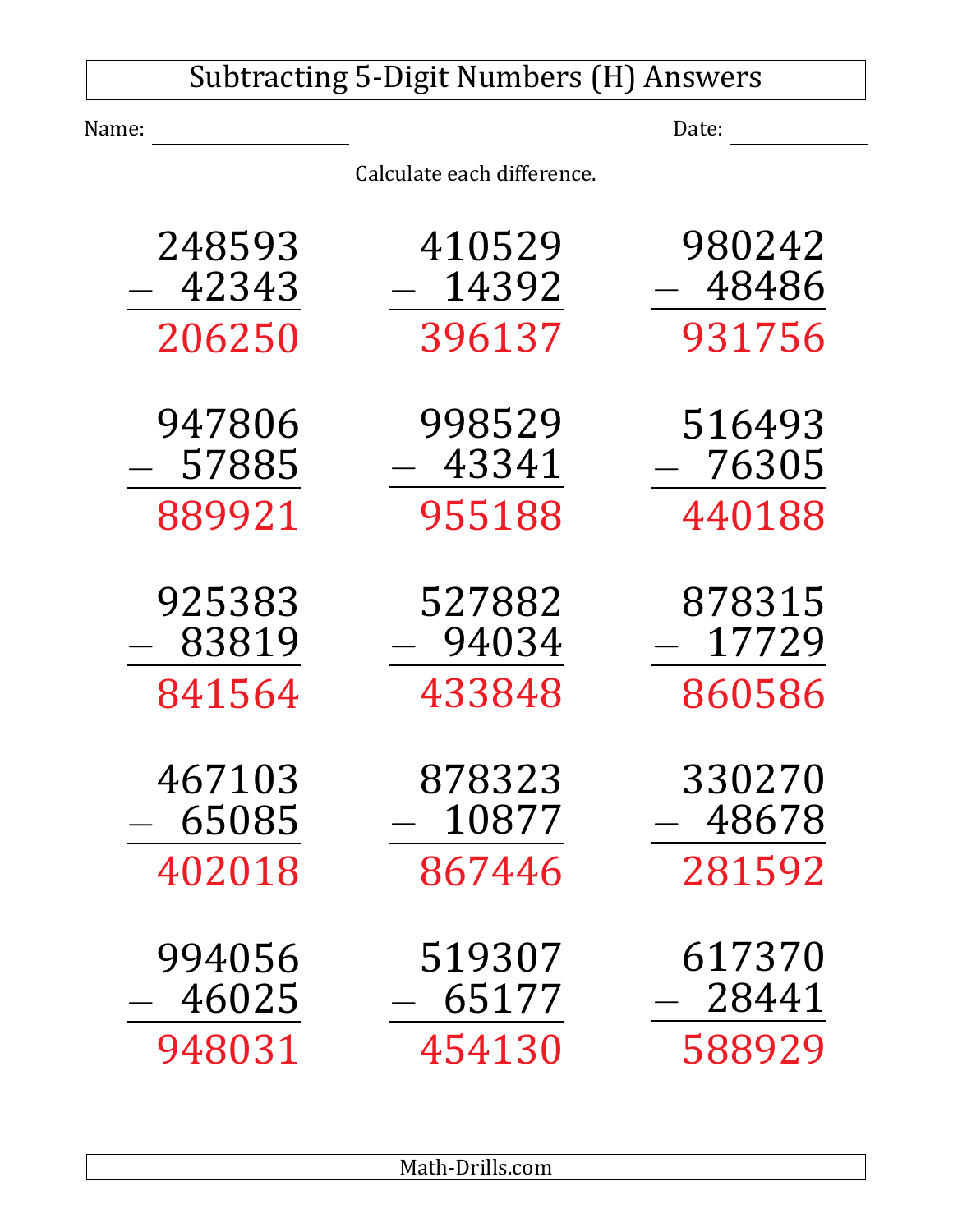# Subtracting 5-Digit Numbers (I)

| Name:  |                            | Date:    |
|--------|----------------------------|----------|
|        | Calculate each difference. |          |
| 585533 | 561709                     | 261168   |
| 11016  | 91618                      | $-71753$ |
| 882704 | 617949                     | 135869   |
| 57467  | $-87794$                   | 50702    |
| 684064 | 368928                     | 634195   |
| 73582  | 32887                      | $-14663$ |
| 257018 | 843193                     | 127127   |
| 63067  | 11381                      | 43458    |
| 358645 | 473888                     | 452275   |
| 44223  | 62840                      | 63168    |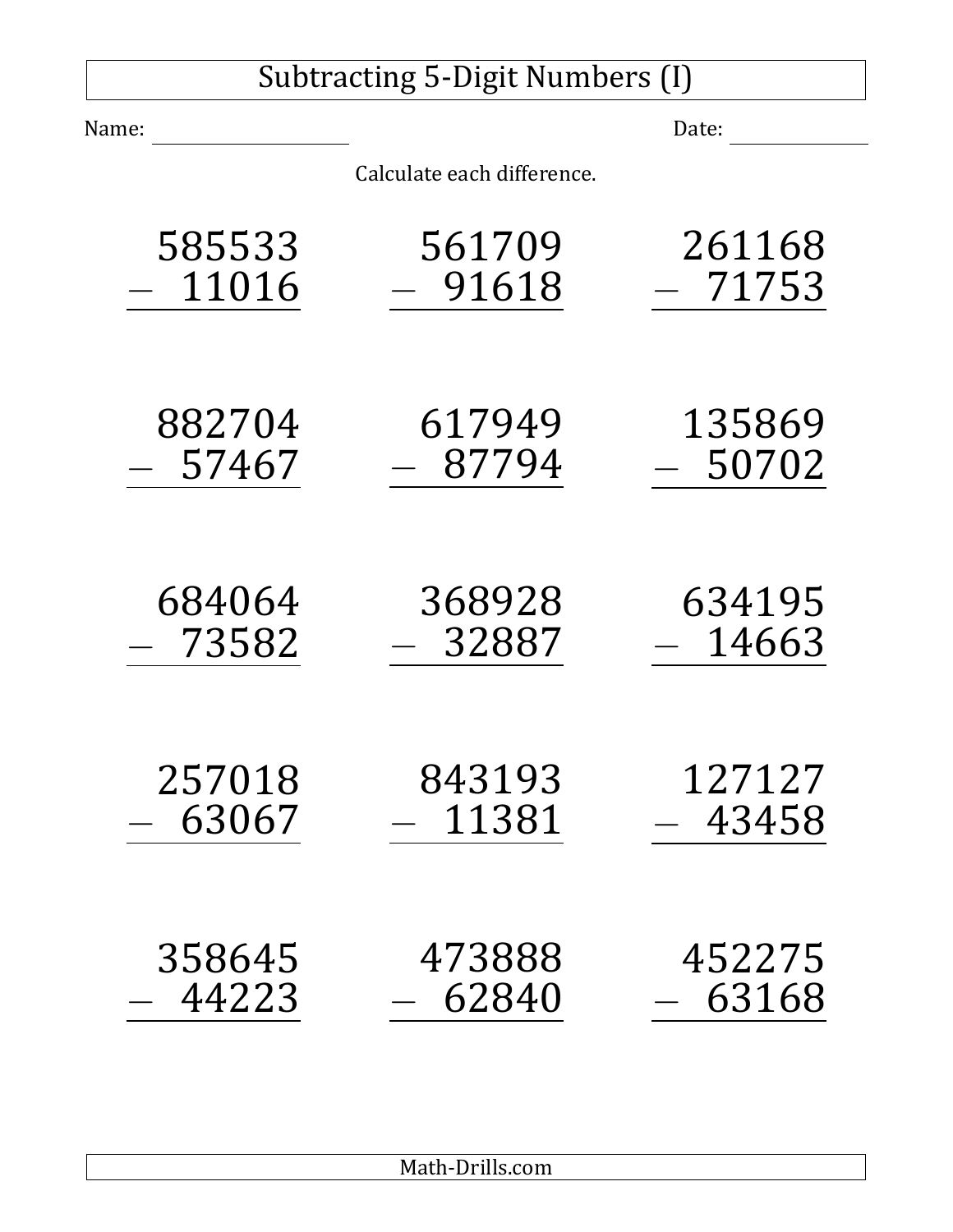| <b>Subtracting 5-Digit Numbers (I) Answers</b> |                            |        |
|------------------------------------------------|----------------------------|--------|
| Name:                                          |                            | Date:  |
|                                                | Calculate each difference. |        |
| 585533                                         | 561709                     | 261168 |
| 11016                                          | 91618                      | 71753  |
| 574517                                         | 470091                     | 189415 |
| 882704                                         | 617949                     | 135869 |
| 57467                                          | 87794                      | 50702  |
| 825237                                         | 530155                     | 85167  |
| 684064                                         | 368928                     | 634195 |
| 73582                                          | 32887                      | 14663  |
| 610482                                         | 336041                     | 619532 |
| 257018                                         | 843193                     | 127127 |
| 63067                                          | 11381                      | 43458  |
| 193951                                         | 831812                     | 83669  |
| 358645                                         | 473888                     | 452275 |
| 44223                                          | 62840                      | 63168  |
| 314422                                         | 411048                     | 389107 |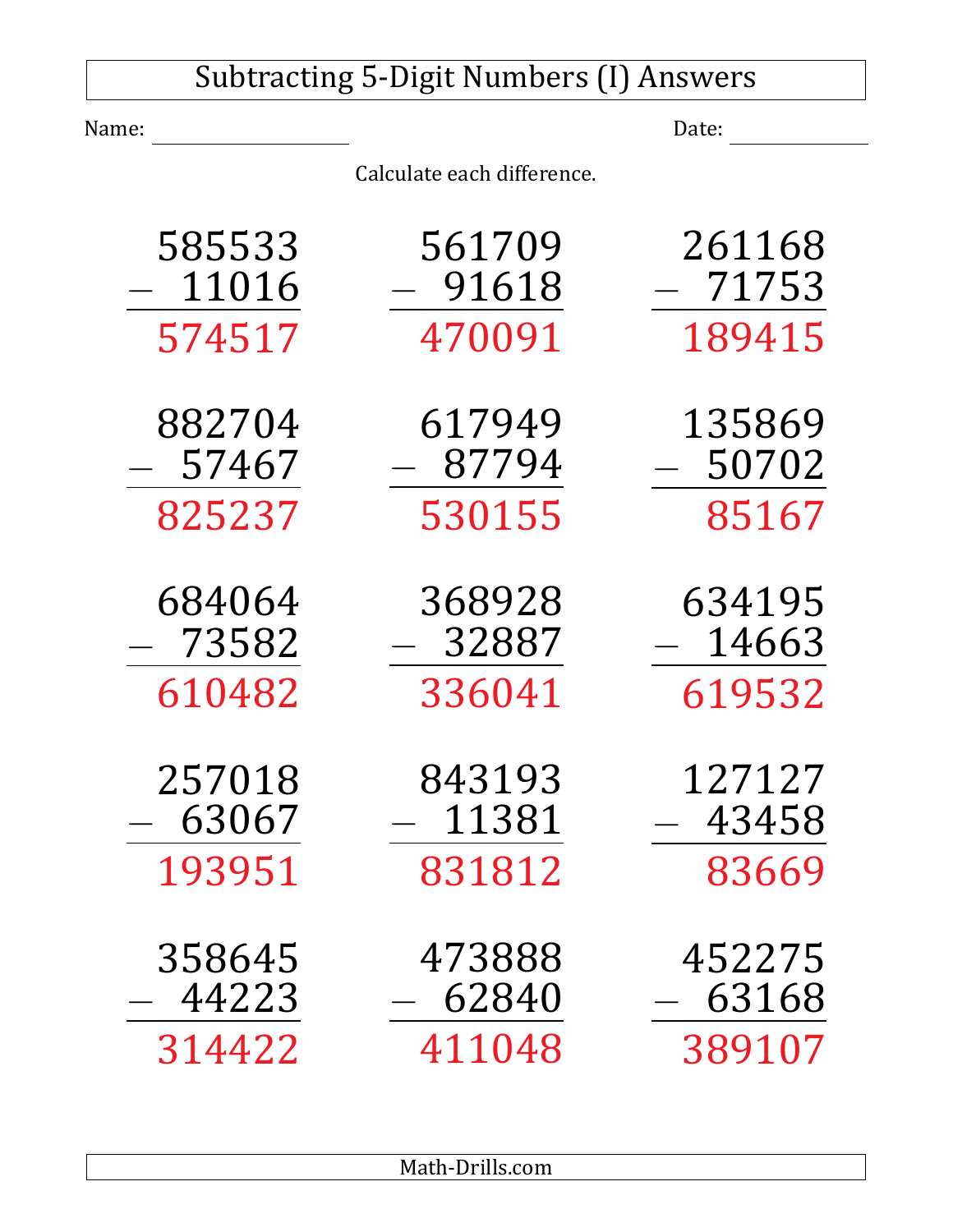# Subtracting 5-Digit Numbers (J)

| Name:  |                            | Date:    |
|--------|----------------------------|----------|
|        | Calculate each difference. |          |
| 838652 | 550403                     | 918863   |
| 52941  | 57949                      | $-27768$ |
| 698635 | 230899                     | 639453   |
| 54097  | 73289                      | 34769    |
| 975602 | 672388                     | 320878   |
| 63700  | 22967                      | - 79126  |
| 560734 | 663694                     | 596658   |
| 74720  | 87476                      | 85247    |
| 820027 | 425558                     | 895325   |
| 22233  | 88414                      | 13998    |